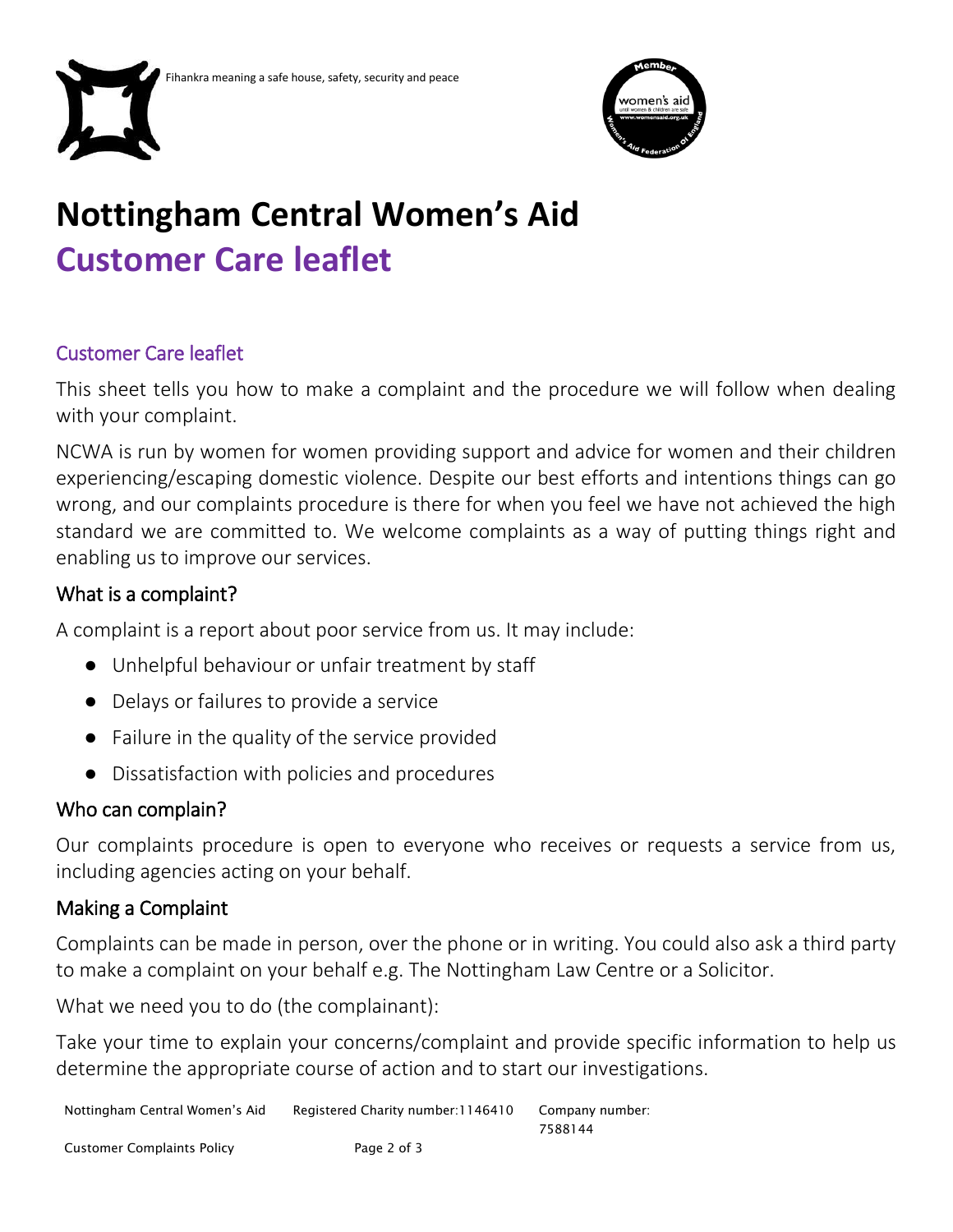



You can complete a NCWA complaints form or ask a member of staff to help you fill out the form.

#### The procedure

Stage 1: We will write to you within 5 days to acknowledge your complaint and let you know who will be investigating. We will include a copy of our full complaints policy and procedure.

Stage 2: The person investigating will make contact with you within 10 days to keep you updated.

Stage 3: We will aim to send a formal response within 21 days.

Stage 4: If you are not satisfied with the outcome then you should ask for your complaint to be investigated by the Board of Trustees. A meeting of no less than 2 Board of Trustees members will be organised and you will be invited to this meeting so you, or someone you choose to bring with you to help, can represent your case. You will receive a written response within 7 days of this meeting.

If you have been through our complaints procedure and still remain dissatisfied you can contact:

*A solicitor/ Nottingham Law Centre / Citizen's Advice Bureau / Women's Aid Federation of England*

You will not be discouraged from complaining nor treated any less favorably because you have made a complaint. If at any stage however you decide that you do not want to go ahead with your complaint, you should contact a worker to tell them that you wish to withdraw it You can request a full copy of the complaints procedure and NCWA staff can answer any questions you may have about the policy.

# Equality & Fairness

You will not be discouraged from complaining nor treated any less favourably because you have made a complaint. If at any stage you feel victimized because you have made a complaint, you should raise your concerns with the most senior member of staff available.

# What if I change my mind?

If you decide that you do not want to go ahead with your complaint, you should contact a worker to tell them that you wish to withdraw it. The manager will contact you to confirm that

Nottingham Central Women's Aid Registered Charity number:1146410 Company number: